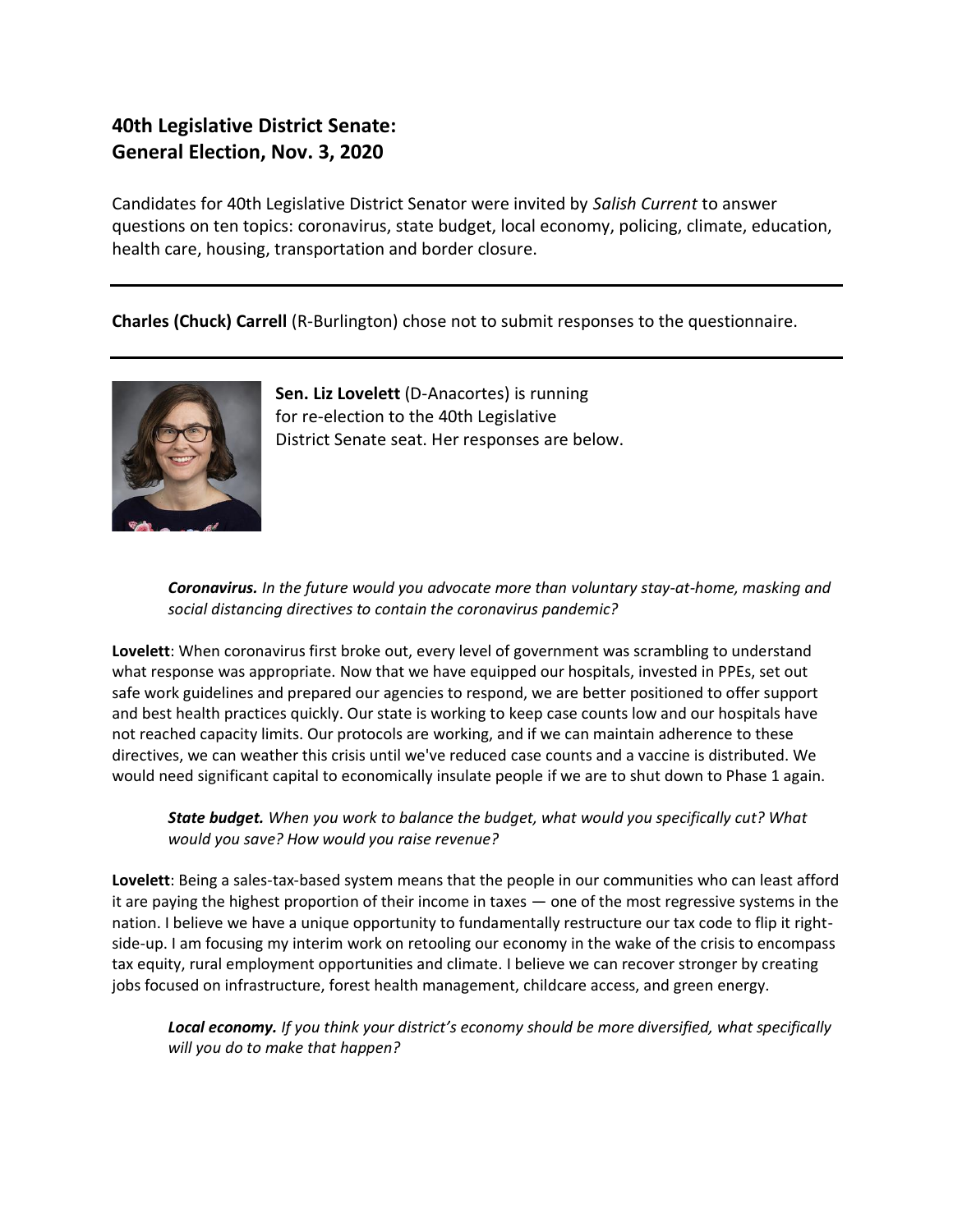**Lovelett:** I think we should be supporting our existing businesses to retain our workforce while we create a business environment advantageous to spark innovation and local investment. We accomplish this by creating incentives to attract new capital, dealing with our waste stream more effectively, rapidly expanding broadband connectivity and providing resources to enhance our strengths: maritime, agriculture, aerospace and solar development. Additionally, I believe that achieving a low-carbon fuel standard will augment our local refineries, open new markets and create more energy independence.

## *Police. If you think police reform is necessary to prevent discrimination against people of color, what specifically will you do to improve policing and police accountability?*

**Lovelett:** I stand with the Black Lives Matter movement. I believe we need to reform qualified-immunity provisions, prosecute officers who break the law, ban chokeholds, demilitarize equipment and create independent accountability boards. Additionally, we need to support law enforcement by making sure they have adequate resources, de-escalation training, debriefing and mental health access, and support from social workers to provide the very complex service they give to our communities. It's not an either/or; it's a both/and.

## *Climate. If you agree that forest fires, extreme weather and changing ocean conditions are caused by changing climate, what will you specifically do to address climate change?*

**Lovelett:** I absolutely believe in climate science. My top priority is carbon pricing and its relationship to low-carbon fuel standards and our transportation package. We need immediate investments in forest health, culvert removal, habitat restoration, transit access and resources for low-income residents to reduce their energy costs. These can all be capitalized by putting a price on pollution. Industry has signaled a desire to be at the table to achieve this important and historic milestone.

# *Education. What will you specifically do to ensure that every K-12 student has a computer and high-speed internet to attend remote schooling?*

**Lovelett:** The state is currently engaged in a robust broadband strategy to achieve exactly that. Additionally, our education legislators and working closely with OSPI to ensure that all students and teachers have access to devices, hotspots, and tech support as we learn to navigate remote learning. Internet access is a basic public utility that will require support and investment at all levels of government.

# *Health care. What will you do to improve access to affordable health care in the state and in your district?*

**Lovelett:** Healthcare is a human right and the state needs to do everything possible to expand access for all, including mental and behavioral health. Providing telehealth options, increasing insurance coverage for counselling, the implementation of Cascade Care, streamlining preauthorization requirements and regulating benefit managers will improve access to care.

#### *Housing. What will you do to improve access to affordable housing in the state and in your district?*

**Lovelett:** A primary focus for my career to date and future legislative action is investing in affordable housing and homeless services, as these types of investments have a positive net gain for our